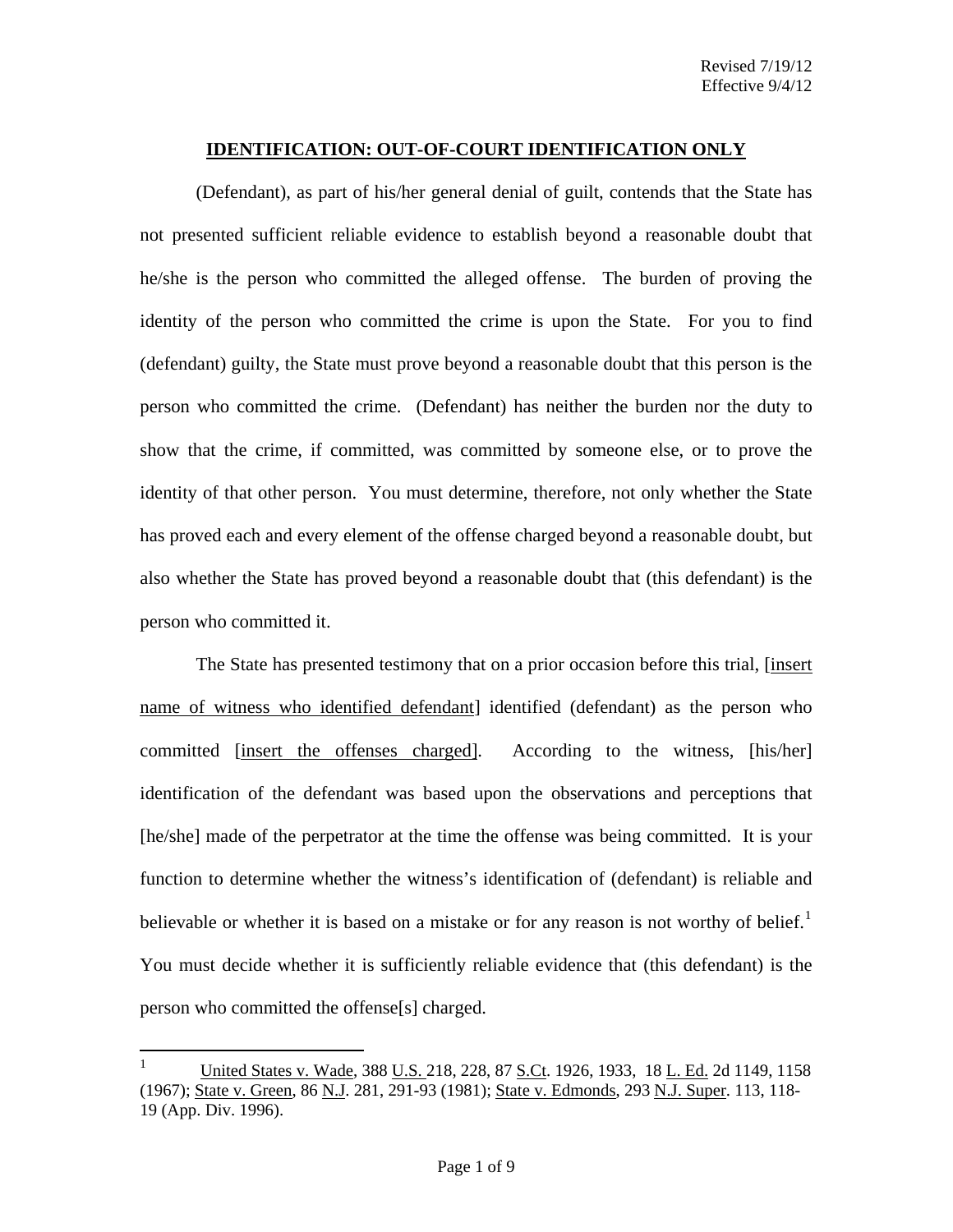### **IDENTIFICATION: OUT-OF-COURT IDENTIFICATION ONLY**

 Eyewitness identification evidence must be scrutinized carefully**.** Human beings have the ability to recognize other people from past experiences and to identify them at a later time, but research has shown that there are risks of making mistaken identifications. That research has focused on the nature of memory and the factors that affect the reliability of eyewitness identifications.

Human memory is not foolproof. Research has revealed that human memory is not like a video recording that a witness need only replay to remember what happened. Memory is far more complex.<sup>[2](#page-0-1)</sup> The process of remembering consists of three stages: acquisition -- the perception of the original event; retention -- the period of time that passes between the event and the eventual recollection of a piece of information; and retrieval -- the stage during which a person recalls stored information. At each of these stages, memory can be affected by a variety of factors.<sup>[3](#page-1-0)</sup>

Relying on some of the research that has been done, I will instruct you on specific factors you should consider in this case in determining whether the eyewitness identification evidence is reliable. In evaluating this identification, you should consider the observations and perceptions on which the identification was based, the witness's ability to make those observations and perceive events, and the circumstances under which the identification was made. Although nothing may appear more convincing than a witness's categorical identification of a perpetrator, you must critically analyze such testimony. Such identifications, even if made in good faith, may be mistaken. Therefore, when analyzing such testimony, be advised that a witness's level of confidence, standing

<span id="page-1-1"></span> $\overline{c}$  $\frac{2}{3}$  State v. Henderson, 208 <u>N.J.</u> 208, 245 (2011).

<span id="page-1-0"></span>Id. at 245-46.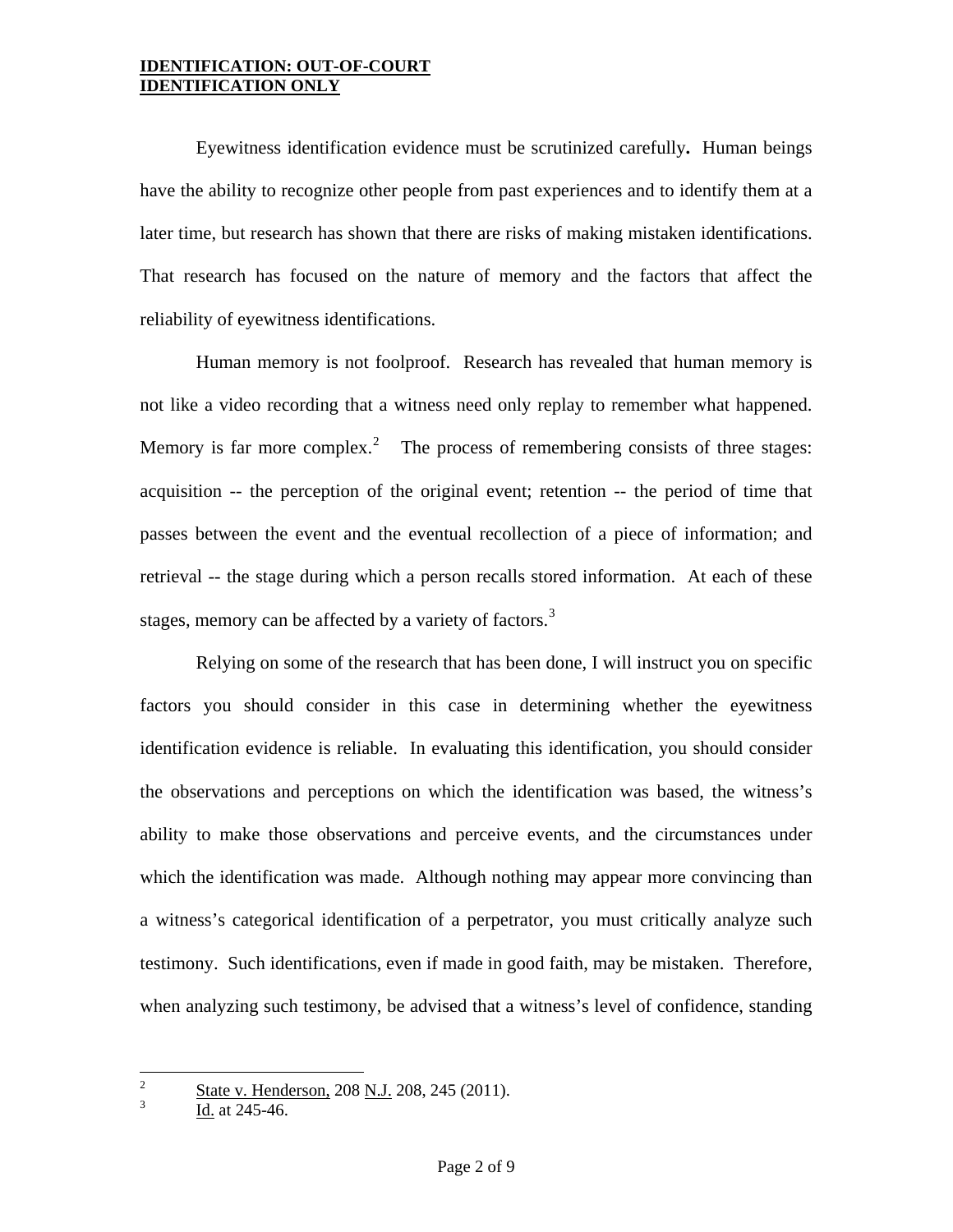### **IDENTIFICATION: OUT-OF-COURT IDENTIFICATION ONLY**

alone, may not be an indication of the reliability of the identification.<sup>[4](#page-1-1)</sup> In deciding what weight, if any, to give to the identification testimony, you should consider the following factors that are related to the witness, the alleged perpetrator, and the criminal incident itself.[5](#page-2-0) **[choose appropriate factors from one through five below]**:

- **(1) The Witness's Opportunity to View and Degree of Attention**: In evaluating the reliability of the identification, you should assess the witness's opportunity to view the person who committed the offense at the time of the offense and the witness's degree of attention to the perpetrator at the time of the offense. In making this assessment you should consider the following **[choose appropriate factors from (a) through (g) below]**:
	- **(a) Stress**: Even under the best viewing conditions, high levels of stress can reduce an eyewitness's ability to recall and make an accurate identification. Therefore, you should consider a witness's level of stress and whether that stress, if any, distracted the witness or made it harder for him or her to identify the perpetrator.<sup>[6](#page-2-1)</sup>
	- **(b) Duration**: The amount of time an eyewitness has to observe an event may affect the reliability of an identification. Although there is no minimum time required to make an accurate identification, a brief or fleeting contact is less likely to produce an accurate identification than a more prolonged exposure to the perpetrator. In addition, time estimates given by witnesses may not always be accurate because witnesses tend to think events lasted longer than they actually did.<sup>[7](#page-2-2)</sup>
	- **(c) Weapon Focus**: You should consider whether the witness saw a weapon during the incident and the duration of the crime. The presence of a weapon can distract the witness and take the witness's attention away from the perpetrator's face. As a result, the presence of a visible weapon may reduce the reliability of a subsequent identification if the crime is of short duration. In considering this factor, you should take into account the duration of the crime because the longer the event, the more time the witness may have to adapt to the presence of the weapon and focus on other details.<sup>[8](#page-2-3)</sup>
	- **(d) Distance**: A person is easier to identify when close by. The greater the distance between an eyewitness and a perpetrator, the higher the risk of a

<span id="page-2-4"></span> $\overline{4}$  $\frac{4}{5}$  State v. Romero, 191 <u>N.J.</u> 59, 76 (2007).

<span id="page-2-0"></span> $\frac{5}{6}$  Henderson, supra, 208 <u>N.J.</u> at 247.

<span id="page-2-1"></span> $\frac{6}{7}$  Id. at 261-62.

<span id="page-2-2"></span> $\frac{7}{8}$  Id. at 264.

<span id="page-2-3"></span>Id. at 262-63.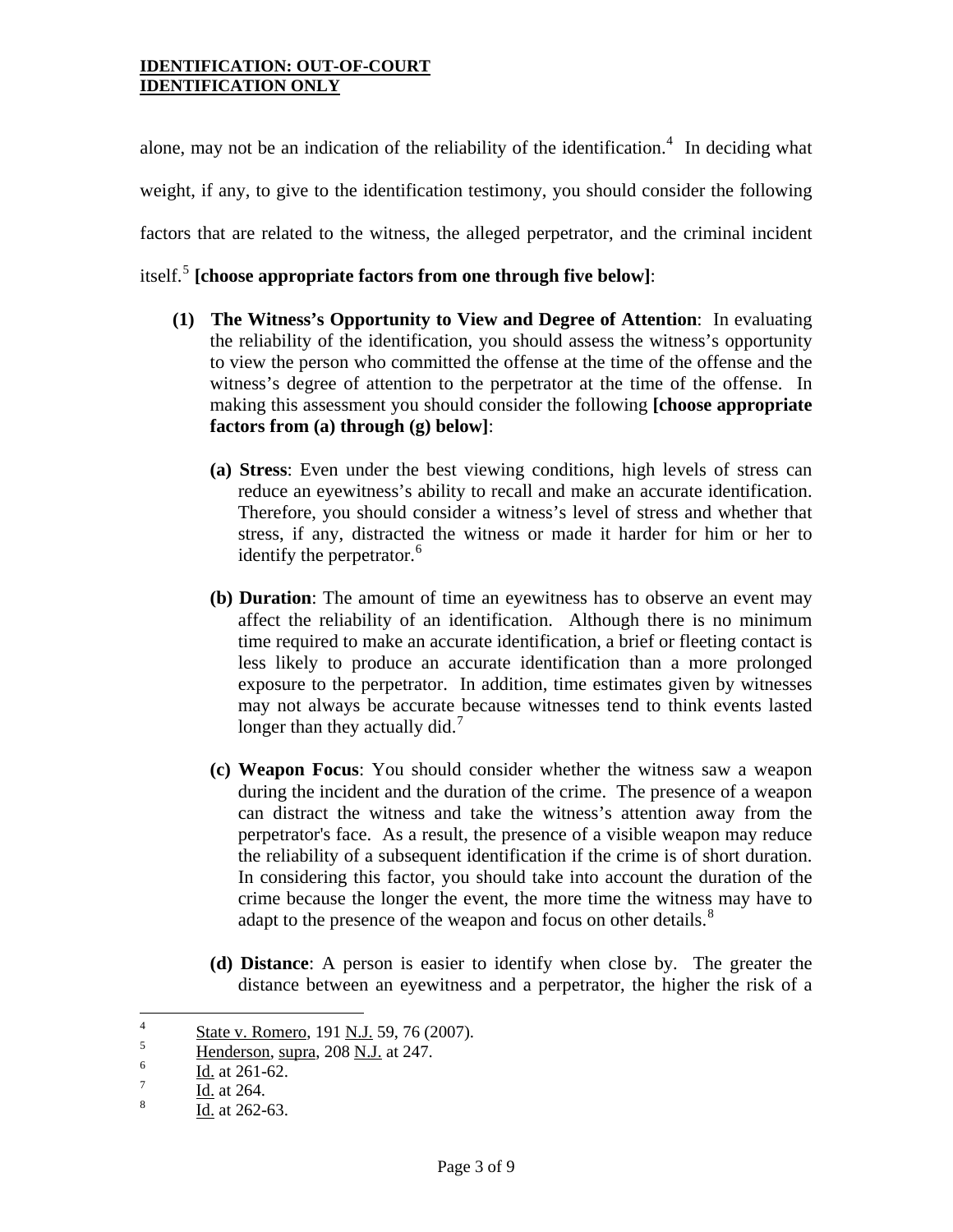mistaken identification. In addition, a witness's estimate of how far he or she was from the perpetrator may not always be accurate because people tend to have difficulty estimating distances.<sup>[9](#page-2-4)</sup>

- **(e) Lighting**: Inadequate lighting can reduce the reliability of an identification. You should consider the lighting conditions present at the time of the alleged crime in this case. $10$
- **(f) Intoxication**: The influence of alcohol can affect the reliability of an identification.<sup>[11](#page-3-1)</sup> An identification made by a witness under the influence of a high level of alcohol at the time of the incident tends to be more unreliable than an identification by a witness who drank a small amount of alcohol.  $^{12}$
- **(g) Disguises/Changed Appearance**: The perpetrator's use of a disguise can affect a witness's ability both to remember and identify the perpetrator. Disguises like hats, sunglasses, or masks can reduce the accuracy of an identification.<sup>[13](#page-3-3)</sup> Similarly, if facial features are altered between the time of the event and a later identification procedure, the accuracy of the identification may decrease. $14$
- **(2) Prior Description of Perpetrator**: Another factor for your consideration is the accuracy of any description the witness gave after observing the incident and before identifying the perpetrator. Facts that may be relevant to this factor include whether the prior description matched the photo or person picked out later, whether the prior description provided details or was just general in nature, and whether the witness's testimony at trial was consistent with, or different from, his/her prior description of the perpetrator. [**Charge if appropriate**: You may also consider whether the witness did not identify the defendant at a prior identification procedure or chose a different suspect or filler.]
- **(3) Confidence and Accuracy**: You heard testimony that (insert name of witness) made a statement at the time he/she identified the defendant from a photo array/line-up concerning his/her level of certainty that the person/photograph he/she selected is in fact the person who committed the crime. As I explained earlier, a witness's level of confidence, standing alone, may not be an indication of the reliability of the identification.<sup>[15](#page-3-5)</sup> Although some research has found that

 $\overline{9}$  $\frac{10}{10}$  Id. at 264.

<span id="page-3-1"></span><span id="page-3-0"></span> $\frac{10}{11}$  Ibid.<br><sup>11</sup> If there is evidence of impairment by drugs or other substances, the charge can be modified accordingly.

<span id="page-3-2"></span> $\frac{12}{13}$  Henderson, supra, 208 <u>N.J.</u> at 265.

<span id="page-3-3"></span> $\frac{13}{14}$  Id. at 266.

<span id="page-3-5"></span><span id="page-3-4"></span> $\frac{14}{15}$  Ibid.<br><sup>15</sup> Id. at 254 (quoting Romero, supra, 191 N.J. at 76).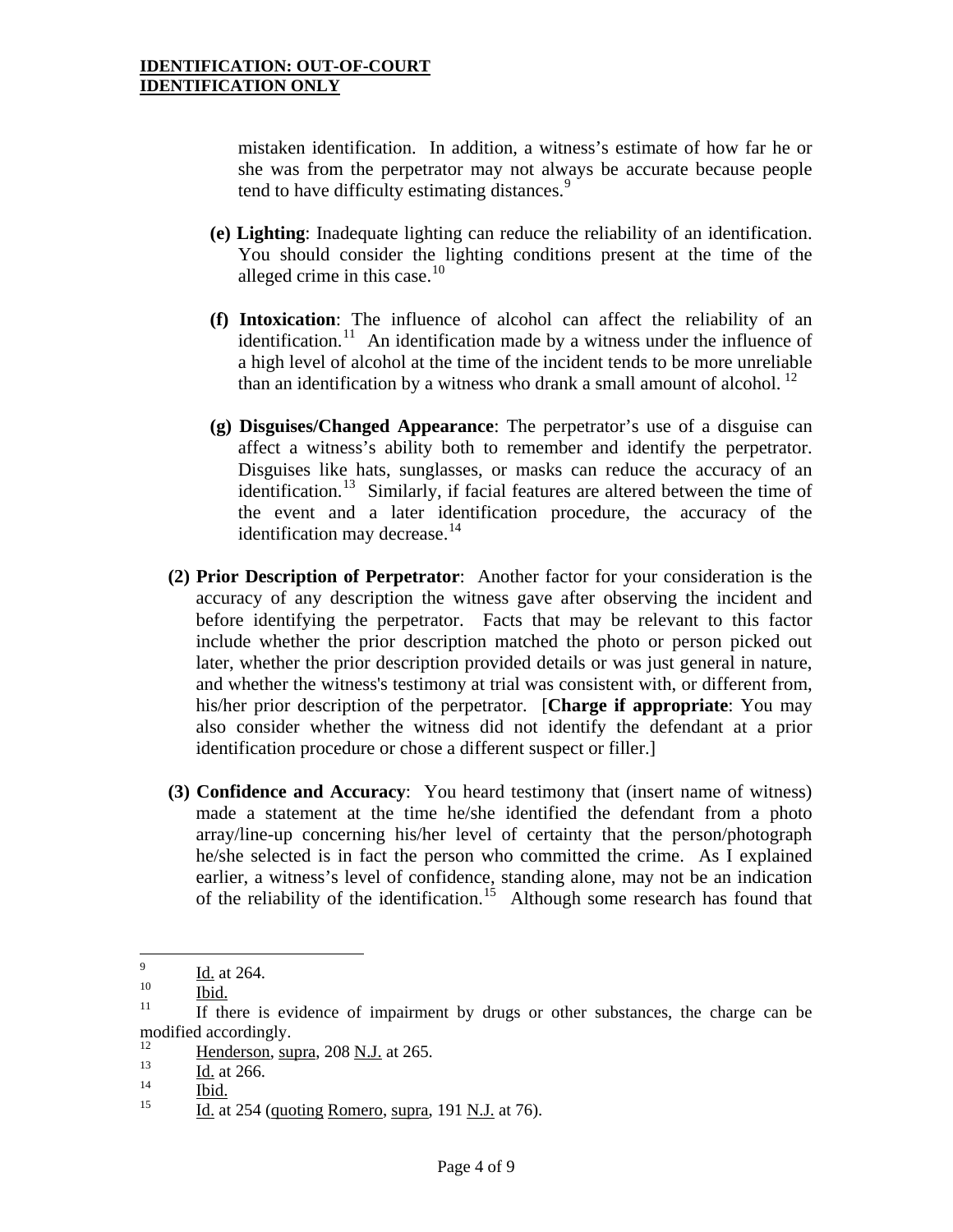highly confident witnesses are more likely to make accurate identifications, eyewitness confidence is generally an unreliable indicator of accuracy.<sup>[16](#page-3-0)</sup>

- **(4) Time Elapsed**: Memories fade with time. As a result, delays between the commission of a crime and the time an identification is made can affect the reliability of the identification. In other words, the more time that passes, the greater the possibility that a witness's memory of a perpetrator will weaken.<sup>[17](#page-4-0)</sup>
- **(5) Cross-Racial Effects**: Research has shown that people may have greater difficulty in accurately identifying members of a different race.<sup>[18](#page-4-1)</sup> You should consider whether the fact that the witness and the defendant are not of the same race may have influenced the accuracy of the witness's identification.

**[**The jury should also be charged on any other relevant factors in the case.**]** 

In evaluating the reliability of a witness's identification, you should also consider the circumstances under which the out-of-court identification was made, and whether it was the result of a suggestive procedure. In that regard, you may consider everything that was done or said by law enforcement to the witness during the identification process.

You should consider the following factors**: [Charge if appropriate]**: [19](#page-4-2)

- any effect on the reliability of the identification. **(1) Lineup Composition**: A suspect should not stand out from other members of the lineup. The reason is simple: an array of look-alikes forces witnesses to examine their memory. In addition, a biased lineup may inflate a witness's confidence in the identification because the selection process seemed so easy to the witness.<sup>20</sup> It is, of course, for you to determine whether the composition of the lineup had
- **(2) Fillers**: Lineups should include a number of possible choices for the witness, commonly referred to as "fillers." The greater the number of choices, the more

1

Id. at 251.

<span id="page-4-4"></span> $\frac{16}{17}$  Id. at 253-55.

<span id="page-4-0"></span> $\frac{17}{18}$  Id. at 267.

<span id="page-4-1"></span>This instruction must be given whenever there is a cross-racial identification. Id. at 299 (modifying State v. Cromedy, 158 N.J. 112, 132 (1999)).

<span id="page-4-3"></span><span id="page-4-2"></span>The following factors consist of "the system ... variables ... for which [the Court] found scientific support that is generally accepted by experts." Henderson, supra, 208 N.J. at 298-99.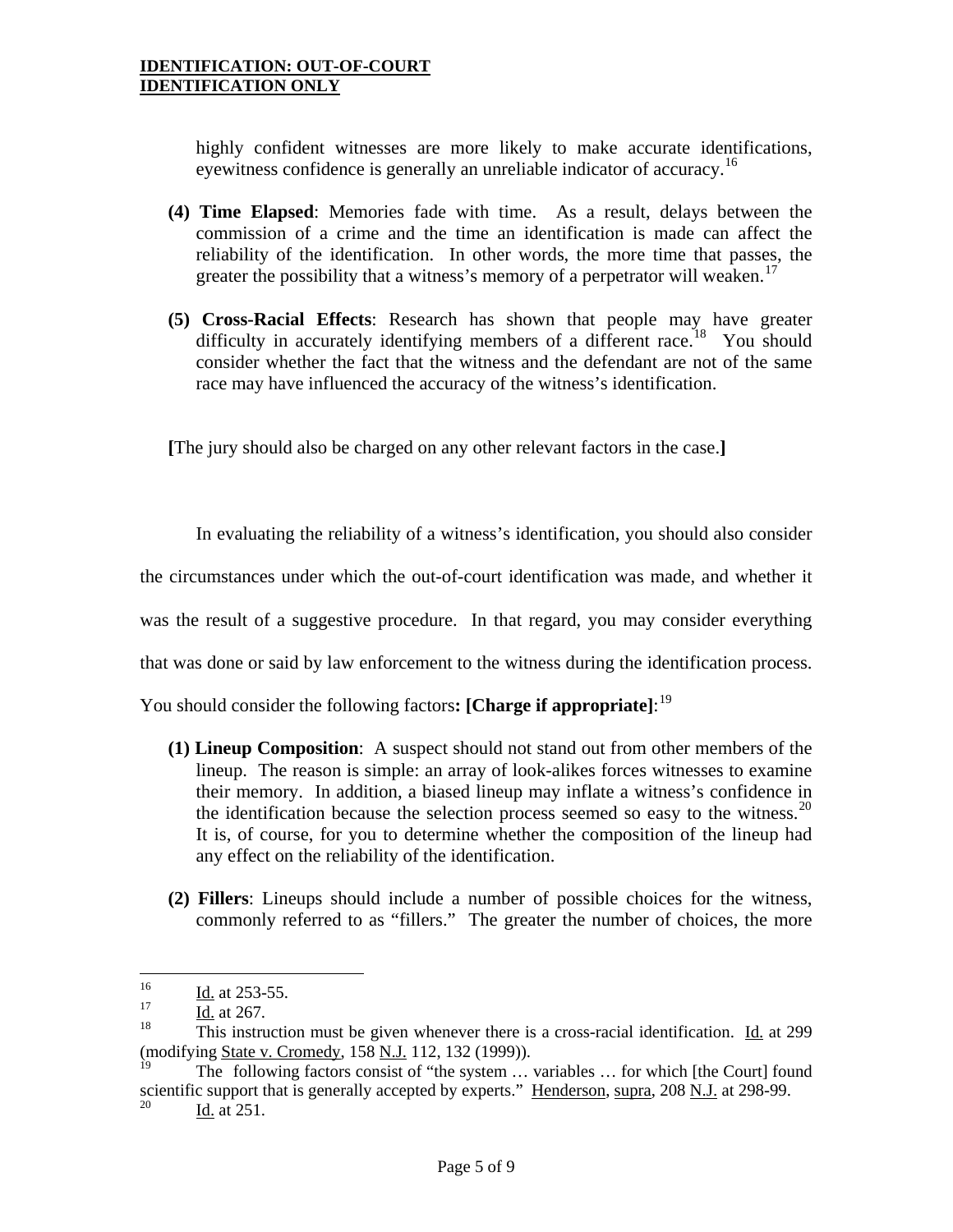likely the procedure will serve as a reliable test of the witness's memory. A minimum of six persons or photos should be included in the lineup.<sup>[21](#page-4-4)</sup>

(**3) Multiple Viewings**: When a witness views the same person in more than one identification procedure, it can be difficult to know whether a later identification comes from the witness's memory of the actual, original event or of an earlier identification procedure. As a result, if a witness views an innocent suspect in multiple identification procedures, the risk of mistaken identification is increased. You may consider whether the witness viewed the suspect multiple times during the identification process and, if so, whether that affected the reliability of the identification. $22$ 

# **[CHARGE IN EVERY CASE IN WHICH THERE IS A SHOWUP PROCEDURE]**

**(4) Showups**: In this case, the witness identified the defendant during a "showup," that is, the defendant was the only person shown to the witness at that time. Even though such a procedure is suggestive in nature, it is sometimes necessary for the police to conduct a "showup" or one-on-one identification procedure. Although the benefits of a fresh memory may balance the risks of undue suggestion, showups conducted more than two hours after an event present a heightened risk of misidentification. Also, police officers must instruct witnesses that the person they are about to view may or may not be the person who committed the crime and that they should not feel compelled to make an identification. In determining whether the identification is reliable or the result of an unduly suggestive procedure, you should consider how much time elapsed after the witness last saw the perpetrator, whether the appropriate instructions were given to the witness, and all other circumstances surrounding the showup.<sup>[23](#page-5-1)</sup>

<span id="page-5-2"></span><span id="page-5-0"></span><sup>21</sup> 

 $\frac{21}{22}$  Ibid.<br>22 Id. at 255-56. If either "mugshot exposure" (no identification in first lineup/photo array, but later identification of someone from the first array in second lineup/photo array) or "mugshot commitment" (selection of person in lineup who was identified in previous photo array) are part of the evidence, the jury should be instructed on the concepts implicated by those terms without using the word "mugshot." See Model Jury Charge (Criminal) on "Identity-Police Photos."

<span id="page-5-1"></span>Henderson, supra, 208 N.J. at 259-61.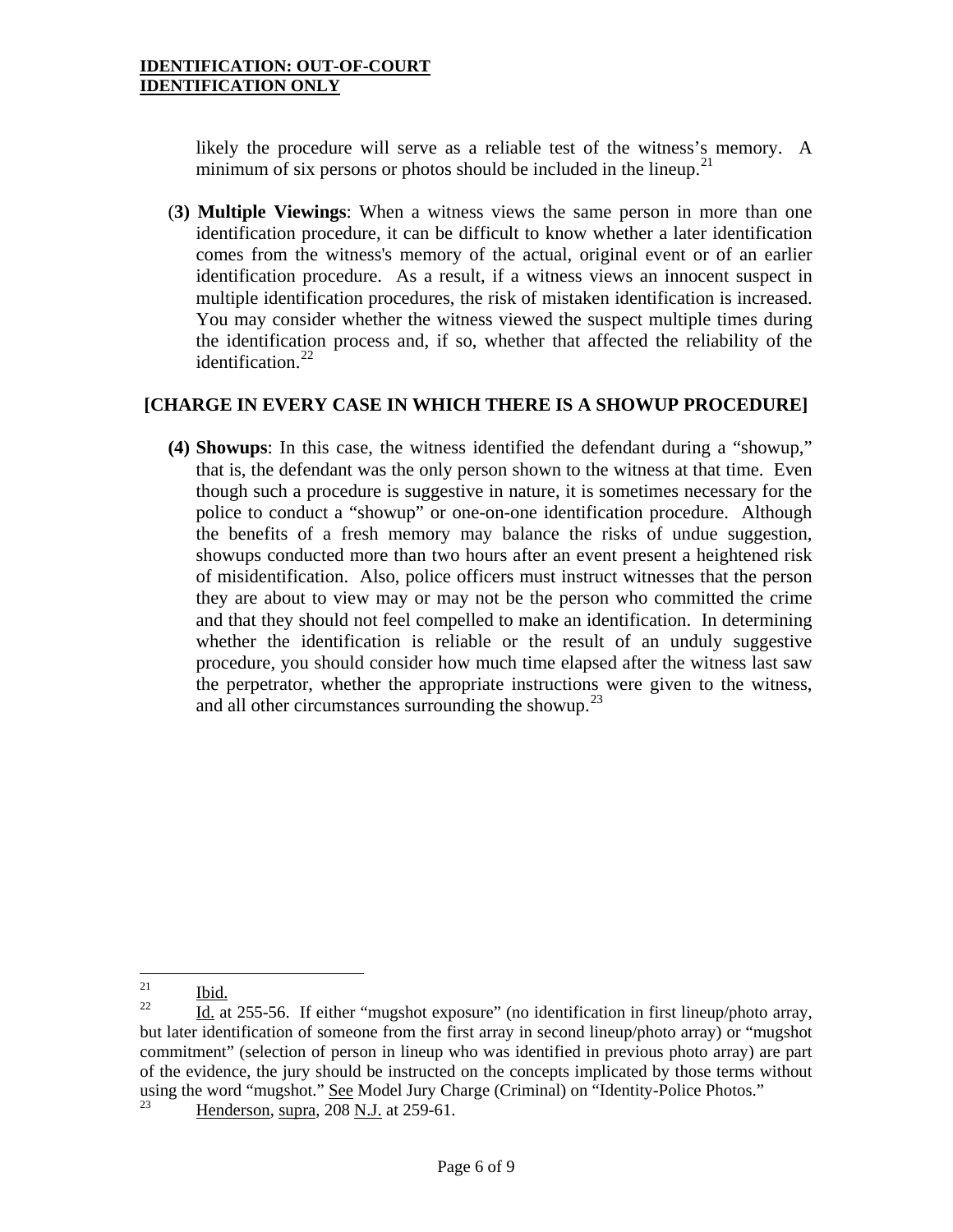# **[CHARGE (a) AND (b) IN EVERY CASE IN WHICH THE POLICE CONDUCT AN IDENTIFICATION LINEUP PROCEDURE][24](#page-5-2)**

In determining the reliability of the identification, you should also consider

whether the identification procedure was properly conducted.

**(a) Double-blind**: A lineup administrator who knows which person or photo in the lineup is the suspect may intentionally or unintentionally convey that knowledge to the witness. That increases the chance that the witness will identify the suspect, even if the suspect is innocent. For that reason, whenever feasible, live lineups and photo arrays should be conducted by an officer who does not know the identity of the suspect.<sup>[25](#page-6-0)</sup>

## **[CHARGE IF BLIND ADMINISTRATOR IS NOT USED]**

If a police officer who does not know the suspect's identity is not available, then the officer should not see the photos as the witness looks at them. In this case, it is alleged that the person who presented the lineup knew the identity of the suspect. It is also alleged that the police did/did not compensate for that by conducting a procedure in which the officer did not see the photos as the witness looked at them.

### **[RESUME MAIN CHARGE]**

You may consider this factor when you consider the circumstances under which

the identification was made, and when you evaluate the overall reliability of the

identification.<sup>[26](#page-6-1)</sup>

**(b) Instructions**: You should consider what was or what was not said to the witness prior to viewing a photo array.<sup>[27](#page-6-2)</sup> Identification procedures should begin with instructions to the witness that the perpetrator may or may not be in the array and that the witness should not feel compelled to make an identification. The failure to give this instruction can increase the risk of misidentification. If you find that the police [did/did not] give this

<sup>24</sup> "To help jurors weigh that evidence, they must be told about relevant factors and their effect on reliability." Id. at 219 (asking the Criminal Practice Committee and the Committee on Model Criminal Jury Charges to draft proposed revisions to this charge "and address various system and estimator variables").

<span id="page-6-3"></span><span id="page-6-0"></span> $\frac{25}{26}$  Id. at 248-50.

<span id="page-6-2"></span><span id="page-6-1"></span> $\frac{26}{27}$  Ibid.<br><sup>27</sup> See State v. Cherry, 289 <u>N.J. Super.</u> 503 (App. Div. 1995).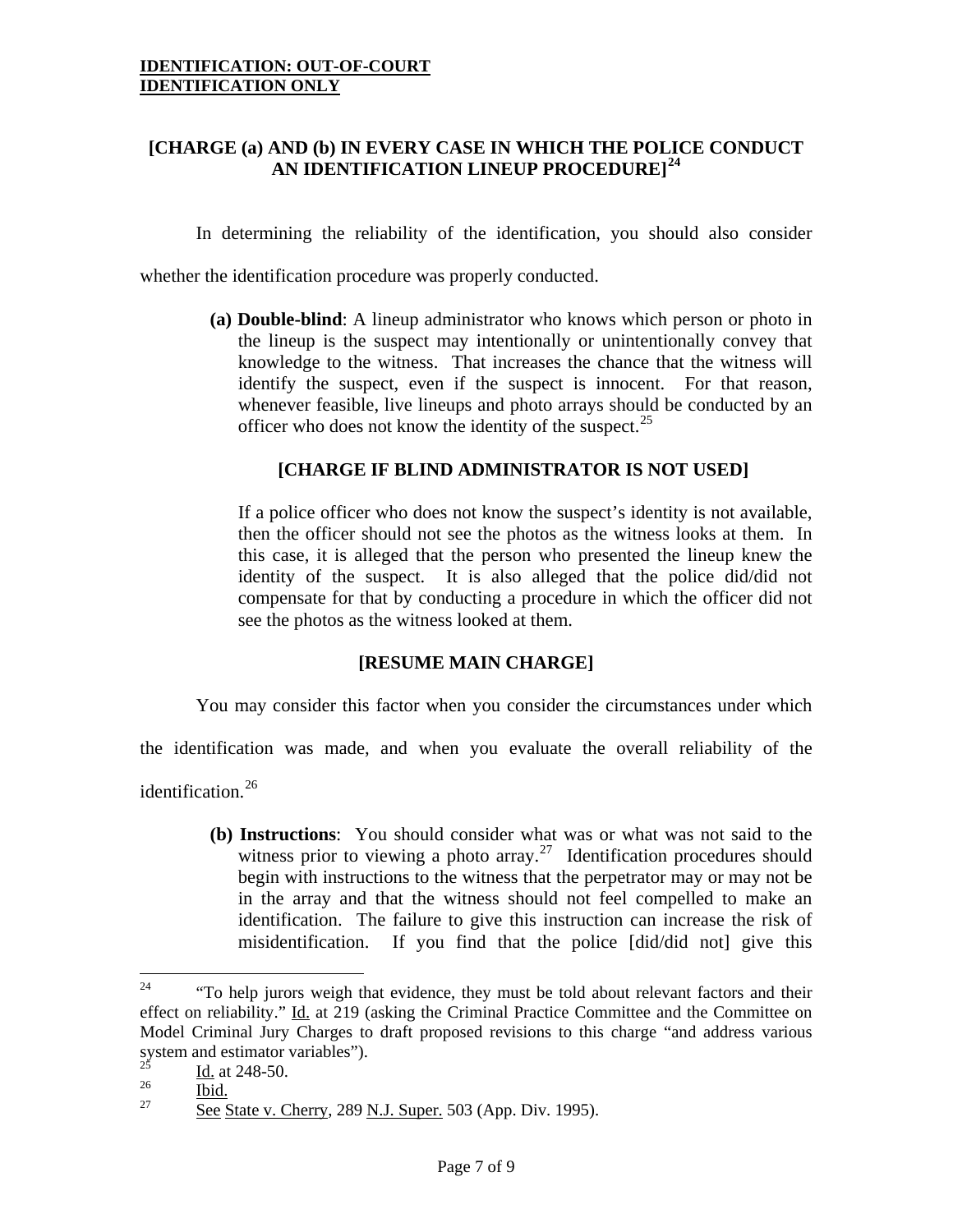instruction to the witness, you may take this factor into account when evaluating the identification evidence.<sup>[28](#page-6-3)</sup>

#### **[CHARGE IF FEEDBACK IS AN ISSUE IN THE CASE]**

**(c) Feedback**: Feedback occurs when police officers, or witnesses to an event who are not law enforcement officials, signal to eyewitnesses that they correctly identified the suspect. That confirmation may reduce doubt and engender or produce a false sense of confidence in a witness. Feedback may also falsely enhance a witness's recollection of the quality of his or her view of an event. It is for you to determine whether or not a witness's recollection in this case was affected by feedback or whether the recollection instead reflects the witness's accurate perception of the event.<sup>[29](#page-7-0)</sup>

## **[RESUME MAIN CHARGE]**

You may consider whether the witness was exposed to opinions, descriptions, or identifications given by other witnesses, to photographs or newspaper accounts, or to any other information or influence, that may have affected the independence of his/her identification.<sup>[30](#page-7-1)</sup> Such information can affect the independent nature and reliability of a witness's identification and inflate the witness's confidence in the identification.

You are also free to consider any other factor based on the evidence or lack of evidence in the case that you consider relevant to your determination whether the identification was reliable. Keep in mind that the presence of any single factor or combination of factor(s), however, is not an indication that a particular witness is incorrect. Instead, you may consider the factors that I have discussed as you assess all of the circumstances of the case, including all of the testimony and documentary evidence,

<sup>28</sup>  $\frac{28}{29}$  Henderson, supra, 208 <u>N.J.</u> at 250.

<span id="page-7-1"></span><span id="page-7-0"></span><sup>29</sup> Id. at 253-55; see also State v. Herrera, 187 N.J. 493, 509 (2006) (quoting State v. Ramirez, 817 P.2d 774, 781 (Utah 1991) (citing State v. Long, 721 P.2d 483, 493 (Utah 1986)). State v. Chen, 208 N.J. 307 (2011).